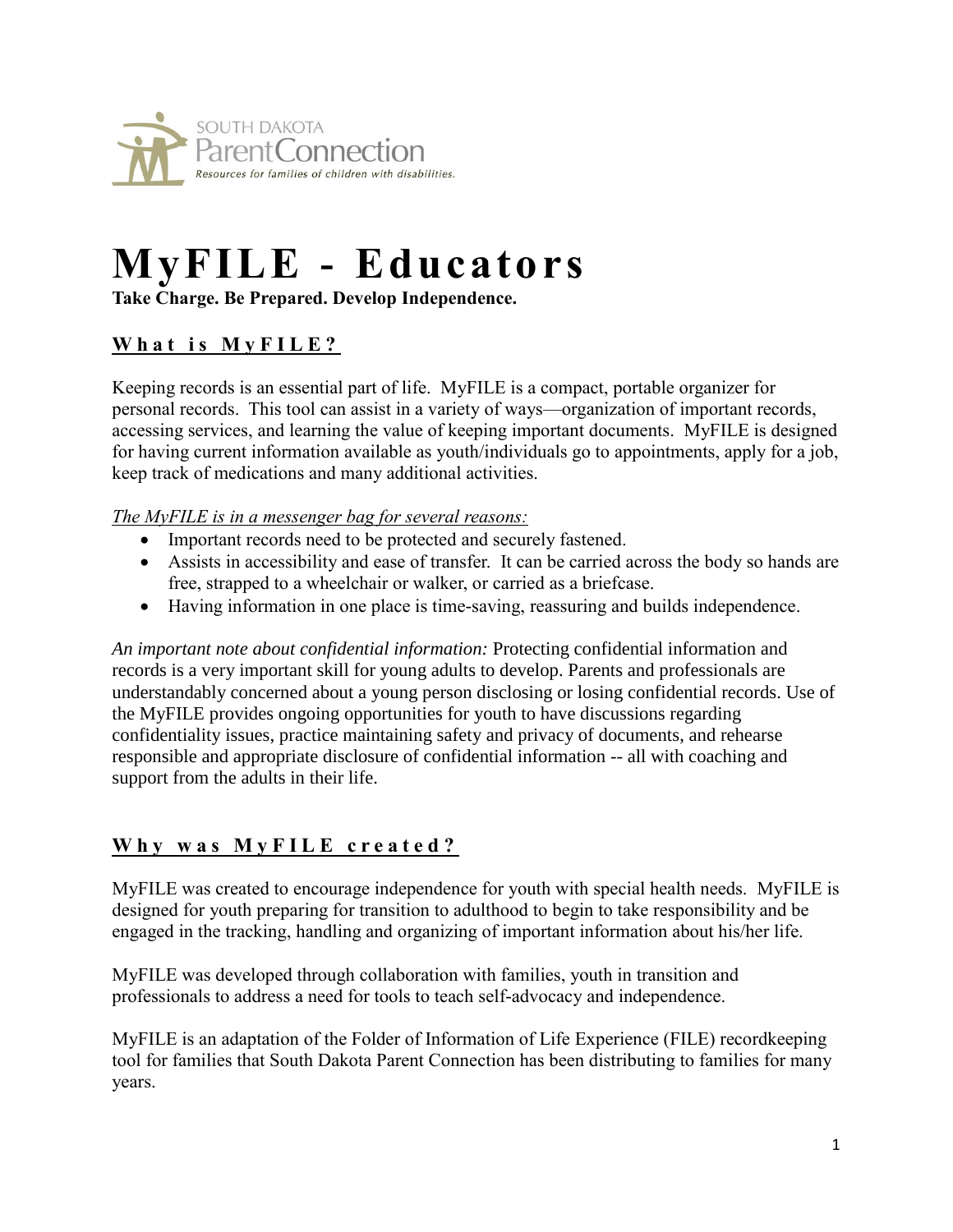# **Structure of MyFILE**

Eighteen separate folders have a suggested list of papers, copies, records that may be kept in each folder. The list may be altered to fit the individual's life. Three blank folders will assist the user to customize the folders to specific topic areas important to him/her. Most everyone shares common categories, but personal life topics may be different. Each folder contains a business card holder to note and keep track of individuals who have been helpful. Often times, it is more comfortable to deal with the same professional in repeated interactions to establish a relationship. It is important to get in the habit of asking for business cards.

# **Some tips in developing content for MyFILE**

We recognize that youth who use MyFILE may need assistance and support learning selfadvocacy and independence. Establishing the habit of putting materials into the MyFILE will take practice. Once routine is established, the ease and accessibility of having MyFILE available will assist the youth to take initiative to add necessary information. As you incorporate the use of MYFILE in your curricula and teaching, it will be a source of reference and assist with selfadvocacy.

Begin with one or two folders of current interest and need for youth in your class.

Share personal real-life examples of times you have needed some of the papers or copies listed on the folders. This will help youth plan for life experiences and times when MyFILE will be useful.

Discuss changes in systems and services that youth will face in transition to adulthood. Although youth may not recognize the importance of each item on the checklist right now, the discussion and use of MyFILE will start the thinking process.

Provide the big picture first. This will help youth know the overall purpose of MyFILE. Discussing the reason for keeping certain documents and information may make it easier for youth to identify what they should be looking for, asking for, and keeping.

It is helpful to use the same process for completion of each folder/topic area since this repetition will help the youth to generalize the information and build competency in the use of their record keeping system.

It is important to engage families or others who can support youth to practice using MyFILE parents, grandparents, foster parents, counselors, and general education teachers— depending on the support a youth may need to reach independence. Practicing will assist youth to understand the personal benefit through experience.

Providing support for the initial use of MyFILE is important. Encourage youth to utilize MyFILE on their own to help develop initiative and independence. Emphasize the importance of adding new information to MyFILE as soon as it is received. This will assist in establishing a pattern or habit that will keep MyFILE current.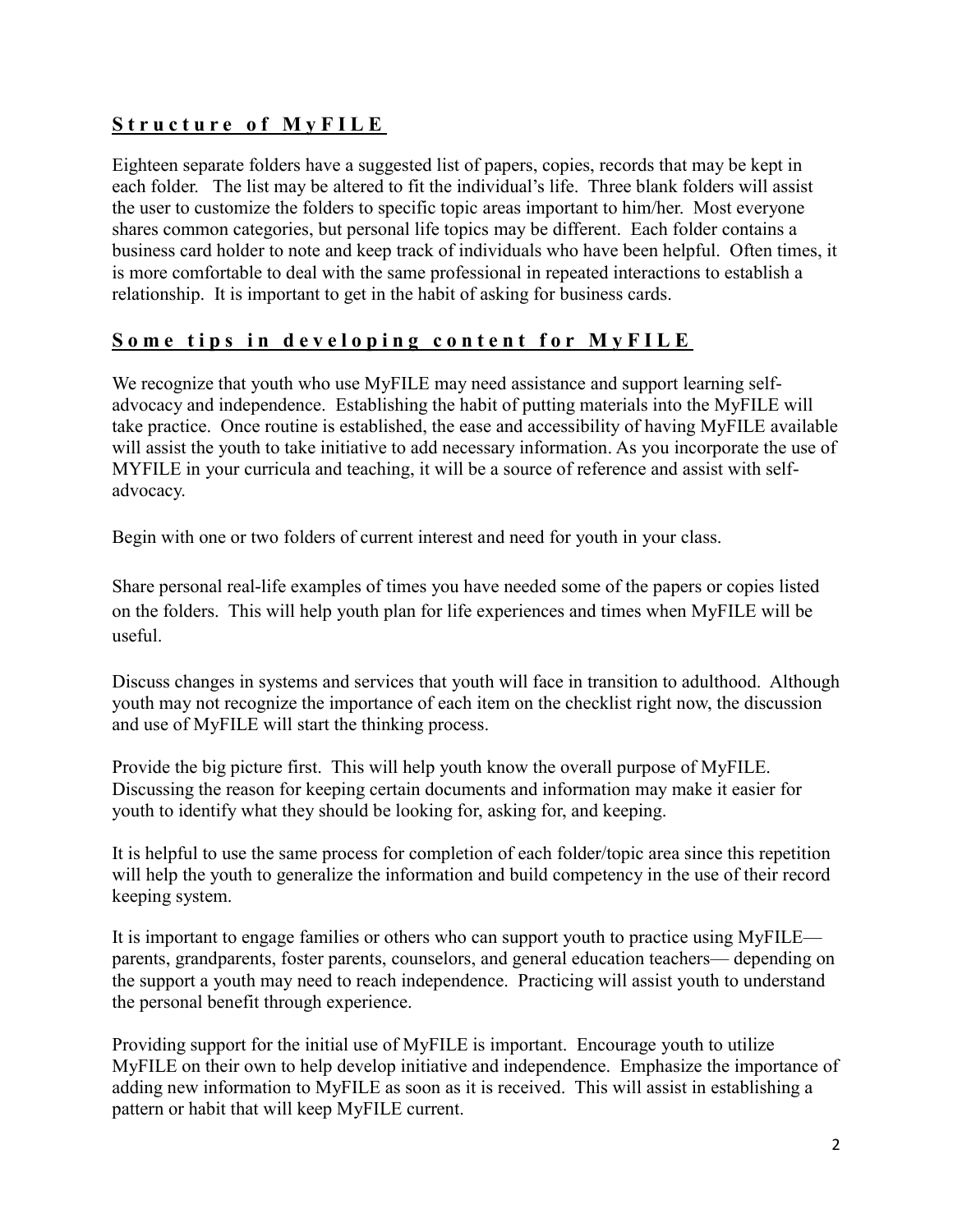Emphasize the importance of taking MyFILE to the doctor, appointments, emergency room/hospital visits, work, school, or other meetings that may require some of the documents and information it holds.

# **Folders in MyFILE**

*This recordkeeping system helps sort and retrieve information related to these topics:*

# **High School**

- Business card holder
- Current Class Schedule
- High School Course Planning Records and Information
- School-Related Activities Records (ex: sports, music, clubs)
- **■** Most Recent Health Plan/504 Plan/IEP
- **•** Diploma/Transcript
- **Final Assessment and Evaluation Reports (ex: ACT, SAT, WAIS, ICAP, etc.)**

# **M e d i c a l**

- Business card holder
- Copies of Health Insurance Cards (ex: Medicaid)
- Family Health History
- Copy of Immunization Records
- **EXECORD** Records of Illnesses, Injuries, Surgeries
- Dental Records and Information
- Vision and Hearing Records and Information
- Durable Medical Equipment Records and Information
- Other Papers (ex: prior authorization)
- Outline Health Records Information (ex: account name and password)

# **M e d i c a t i o n**

- Business Card Holder
- List of Current Medications
- History of Medications, including side effects
- Pharmacy Records and Information
- Allergies
- Assistive Technology Records and Information (ex: medication minder)

#### **T h e r a p i e s**

- Business Card Holder
- Instructions from Therapists
- Appointment Cards or Schedule

#### **Housing**

- Business Card Holder
- Housing Agreement
- Housing Insurance
- Copies of Applications
- Housing Reference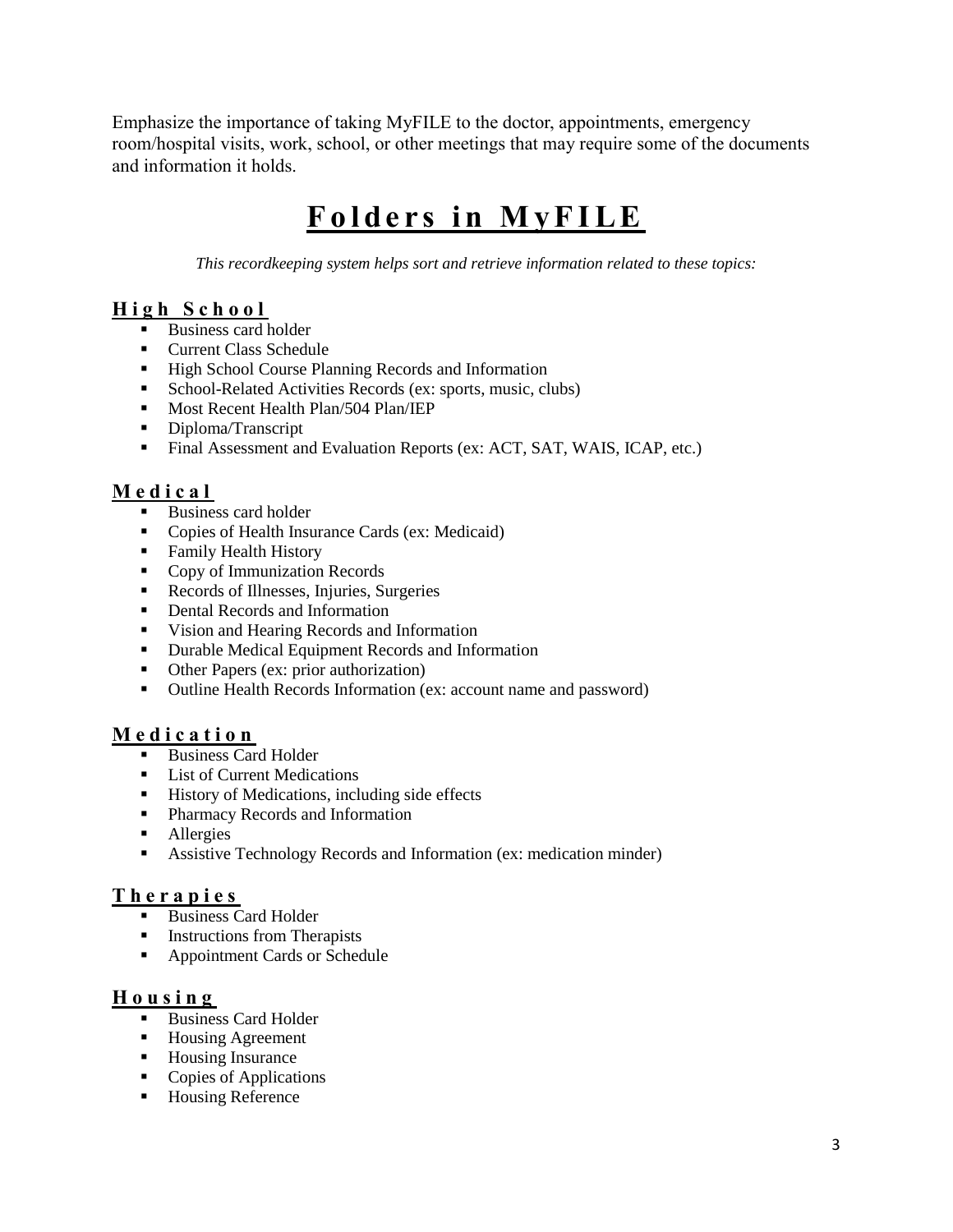**•** Letters/Emails Received and/or Sent

#### **Financial**

- Business Card Holder
- Bank Information/Account Numbers
- Pay Stubs
- Copies of Applications
- **EXECUTE:** Letters/Emails Received and/or Sent
- Financial Assistance Records (ex: SNAP, energy assistance, etc.)

#### **E m p l o y m e n t**

- Business Card Holder
- Work and/or Volunteer History
- Current Resume/Cover Letter
- References and Recommendations (personal, professional)
- **■** Interest Inventory Results
- **Employment Related Evaluations**
- Job Coach/Employment Specialist Information
- Self-Employment Information
- PASS Plan Information

#### **T r a n s p o r t a t i o n**

- **Business Card Holder**
- **Driver Education Certificate**
- Insurance Information
- Vehicle License, Registration, Title
- Accessible Parking Permit Records and Information
- Vehicle Modification Records
- Gas and Mileage Logs
- Vehicle Maintenance Records
- Public Transit Schedules, Information and Training
- Accessible Transit Records, Applications, Approvals and Denials

#### **Post - S e c o n d a r y E d u c a t i o n a n d / o r T r a i n i n g**

- Business Card Holder
- Application Information and Records
- Grant Information (ex: FAFSA)
- **•** Disability Services Information/Application Records
- List of Accommodations
- Certificates/Diplomas
- **Transcripts**

#### **E m e r g e n c y P r e p a r e d n e s s**

- **Business Card Holder**
- Emergency Call Numbers
- **Emergency and/or Disaster Plans**
- List of Weather Alert Resources (phone, radio, TV, internet)
- **•** Personal Emergency Response System Records and Information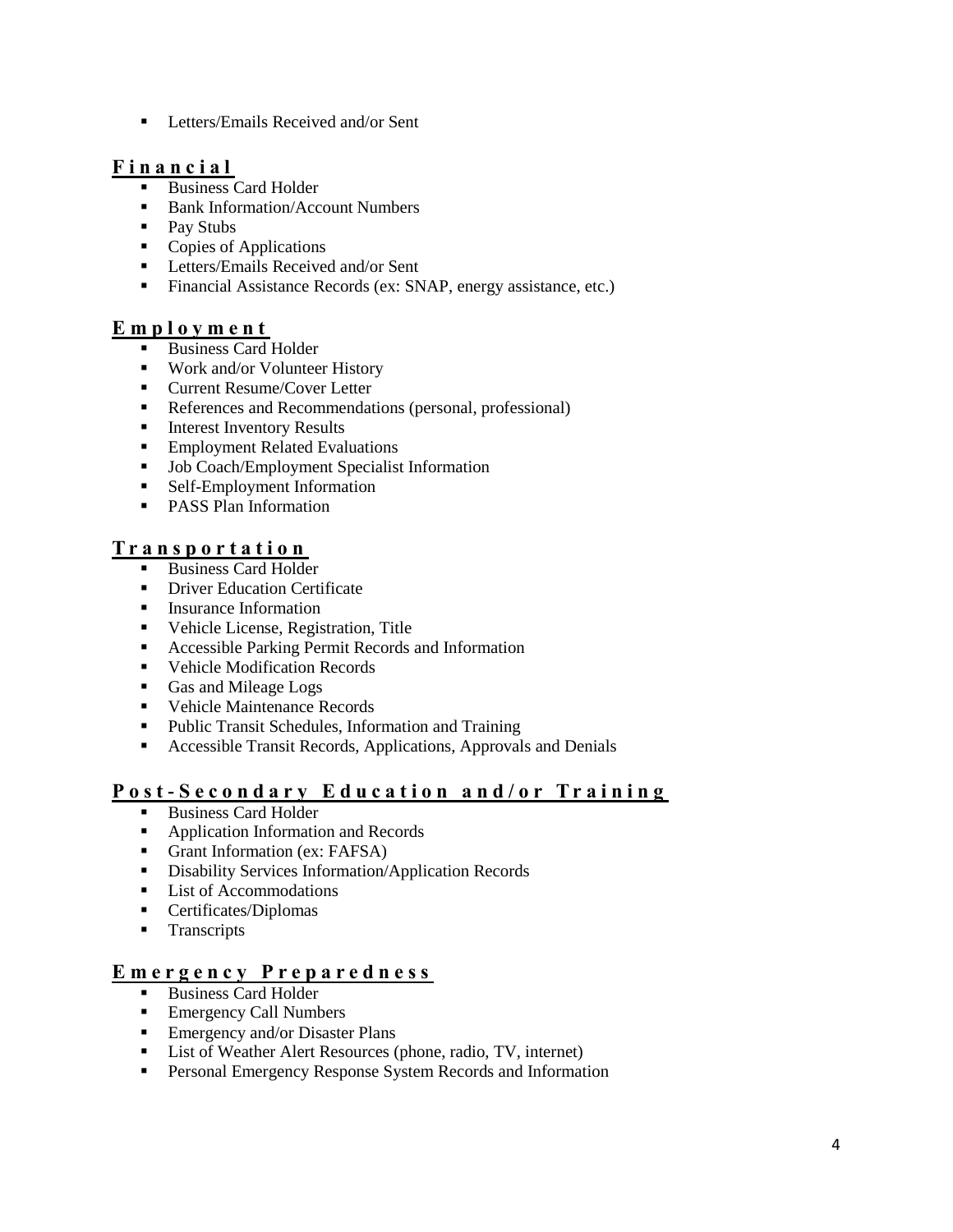#### **C u r r e n t B i l l s**

- Business Card Holder
- Calendar of Payments Due/Made
- School/Training
- Phone
- Car
- Insurance
- Housing
- Cable/Internet
- **■** Utilities
- Other Bills

#### **S u p p o r t P r o v i d e r s**

- Business Card Holder
- **■** Independent Living Center Records and Information
- Family Support 360/PLANS Records and Information
- **Community Support Provider Records and Information**
- Other Program Records and Information

#### **S o c i a l S e c u r i t y**

- Business Card Holder
- Copy of Application
- Records of All Communication To/From Social Security

#### **C o m m u n i t y**

- **Business Card Holder**
- General Information on Community and Volunteer Activities
- My Community and Volunteer Activity Records
- Library Information

#### **Personal**

- Business Card Holder
- Copy of Birth Certificate
- Copy of Photo ID (ex: driver's license, state ID)
- Copy of Social Security Card
- Family Contact Information
- Copies of All Cards Kept in Wallet
- All About Me Card

#### **T a x R e t u r n / L e g a l P a p e r s**

- **Business Card Holder**
- Tax Information/W-2 Forms
- Voter Registration Document
- Selective Service Registration Card (men only)
- Records of Power of Attorney
- Advance Directives
- Will
- Marriage License
- Guardianship/Conservatorship Records